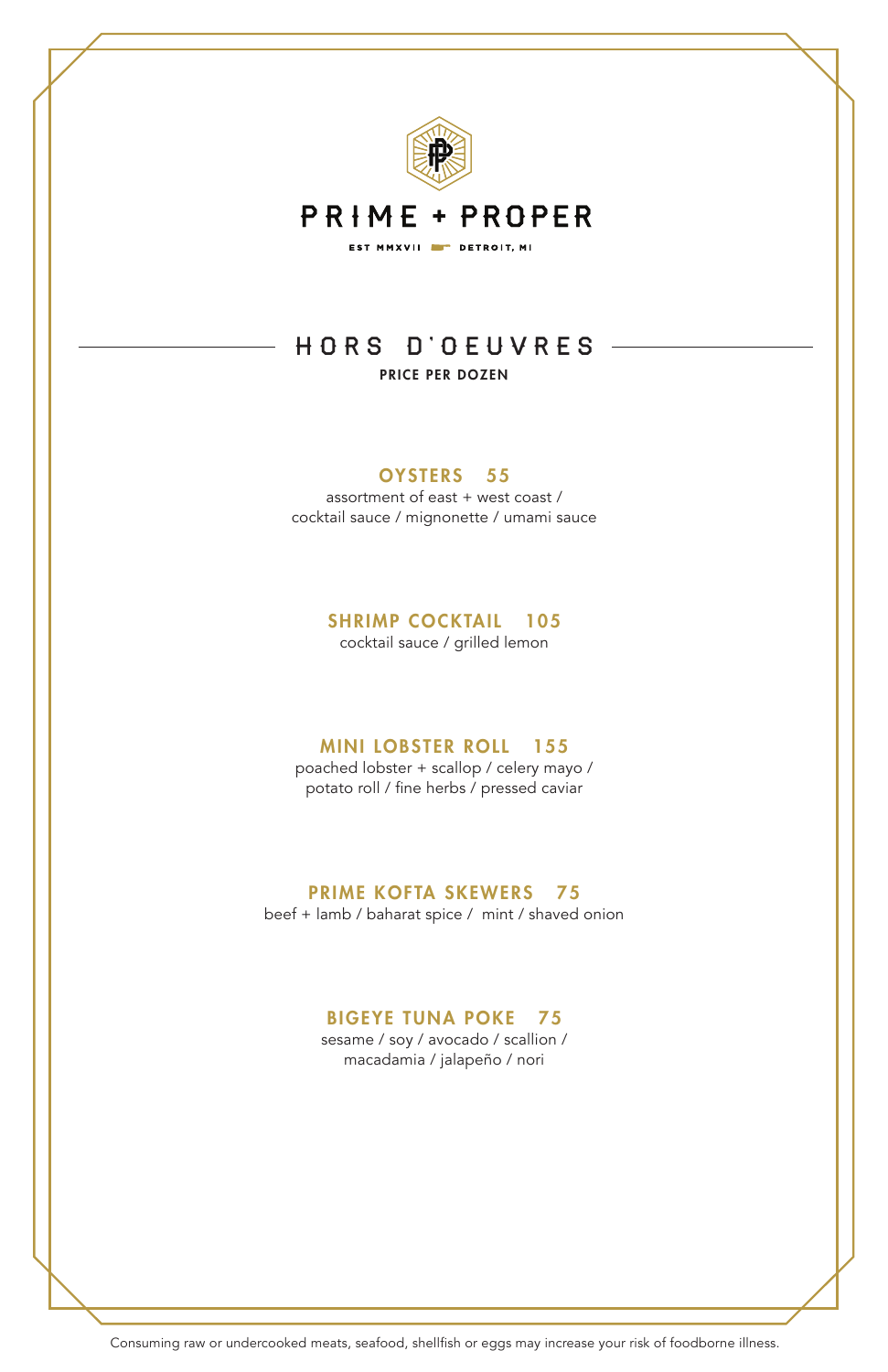

# FOR THE TABLE

SERVED FAMILY STYLE

# STARTERS

PROPER PLATEAU 270 (serves 3-4)

oysters / lobster / shrimp cocktail / king salmon tartare / king crab / tuna poke / champagne mignonette / cocktail sauce / mustard sauce / umami sauce

> ROASTED BONE MARROW 32 (serves 2-3) short rib / tabbouleh / whipped garlic / grilled semolina bread

OCTOPUS 24 ( serves 2-3 ) hummus / olive oil / capers / aleppo / charred lemon / pita

MIYAZAKI GYU A-5 WAGYU STRIP 185 6 oz ( serves 3-4 )

# $-$  CAVIAR  $-$

served with buckwheat blini / deviled egg purée / crème fraÎche / caper / red onion / chive

SELECT GOLDEN OSETRA 1 oz 275

CLASSIC OSETRA 1 oz 195

# ENTREES + A C CESSOR IES

TOMAHAWK RIBEYE 195 40 oz

> PORTERHOUSE 155 32 oz

TRUFFLE OR OSCAR SERVICE MP offered and served tableside

### SAUCES + BUTTERS 6

PROPER STEAK BÉARNAISE

ROASTED GARLIC ASH AU POIVRE

 $CAKES$  –

(SERVES 8-12)

VANILLA PASSIONFRUIT CAKE 120

vanilla bean mousse / passionfruit curd / tapioca pearls

#### DARK CHOCOLATE ESPRESSO CAKE 120

dark chocolate mousse / jivara espresso cremeux / milk chocolate caramel / espresso streusel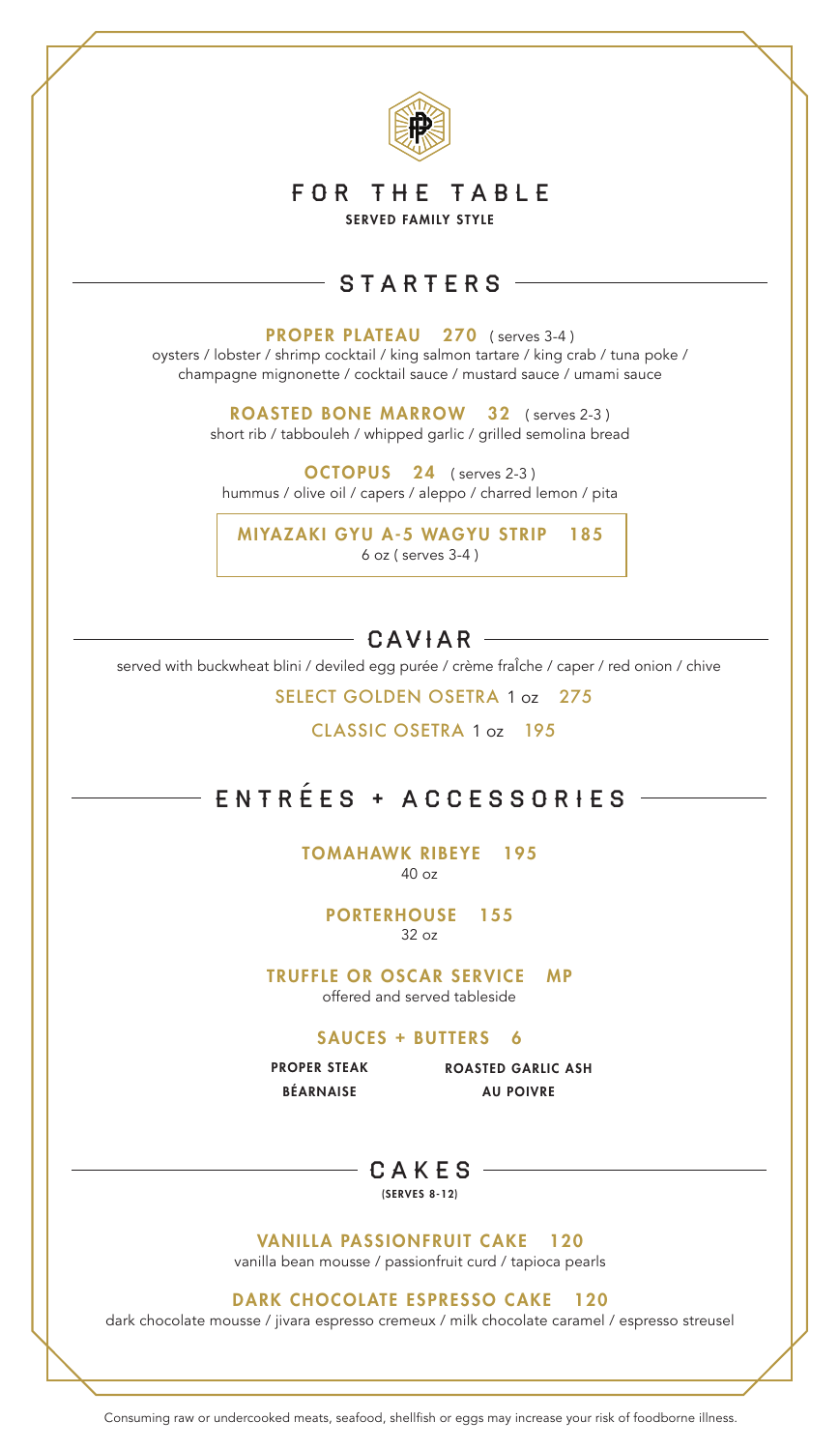

### "PROPER" DINNER MENU

\$130 PER PERSON (EXCLUDING TAX & GRATUITY)

# FIRST COURSE

SERVED FAMILY STYLE

#### GRILLED CAESAR

romaine leaves / pecorino romano / garlic crumble / white anchovy / caesar

WEDGE

iceberg / tomato / bacon / red onion / blue cheese / buttermilk dressing

# ENTREES

8 OZ. FILET MIGNON

ROASTED ALL-NATURAL CHICKEN

ORA KING SALMON

# $S+DES$

SELECT THREE FOR THE TABLE / SERVED FAMILY STYLE

#### POMMES PURÉE

de robuchon

#### WOOD FIRED BROCCOLINI

fresh za`atar / sumac onions

#### ASPARAGUS

sobrasado / garlic crumble / lemon caper vinaigrette

MAC + CHEESE

gruyere / reserve cheddar / torchio pasta

#### POMMES FRITES

roasted garlic ash aioli

#### CARROTS

pistachio / chermoula

DESSERT SELECT ONE

#### CLASSIC VANILLA CHEESECAKE

#### TRIO OF ICE CREAM + SORBET

made in-house and served with pizzelle